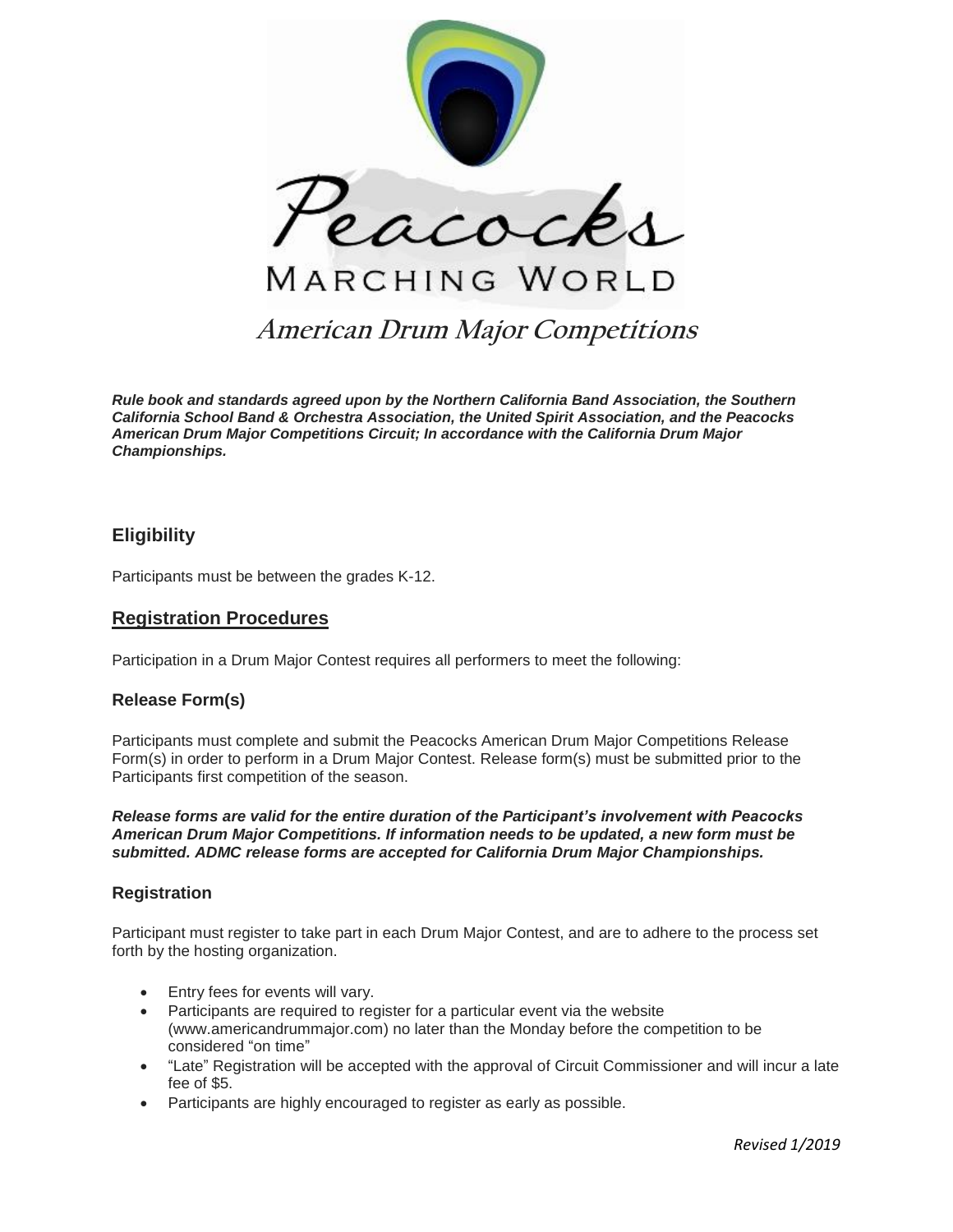- Entry fee payment method is to be stated online as either an "online" payment or an "offline" payment.
- Offline payments are to be made in cash (only)
- All payments are not due until the day of event.
- Participants have up until 48 hours prior to the event to cancel without accumulating any cancelation fee and will be issued a full refund.
- Participants who cancel under the 48 hour mark will not be eligible for a refund.

# **Performance Order**

The performance order for Drum Major Contests will be determined by a first come, first served understanding. The first competitor to sign up for a division will compete last in that division with other competitors being given earlier performance times.

Only the designated official is allowed to make amendments to the outcome of the performance order. The reasons in which amendments are permitted are:

- Previous requests by participants that have been received at least two (2) weeks prior to the event and have been approved by the official.
- Scheduling conflicts between performance areas
- Insufficient rest/recovery time
- Double booking of a participant

Upon release of the first "Line Up" of a Drum Major Contest, a Participant is allowed to request a time change up until 48 hours prior to the event. Requests will be approved or denied by the designated official and may carry deductions.

After the 48 hour mark prior to the event has expired, all Participants are locked into their time slots. No amendments will be made after this deadline except for emergencies.

# **Uniform**

Band uniforms are the preferred type of apparel to be worn at Drum Major Contests. Participants are encouraged to wear the full apparel befitting of the ideal image of a ceremonial leader (e.g. shako with plume, sashes, etc.).

Any and all requests for alternative apparel must be approved by a designated official no later than two (2) weeks prior to intended date of effect.

Headgear is required for all competitors in Flourishing Divisions.

Headgear is optional for Field Conducting Divisions.

### **Music**

All Participants must provide their own music.

- Music must be in the form of a MP3 loaded onto a USB flash drive.
- Flash drive must only contain the desired file to be played.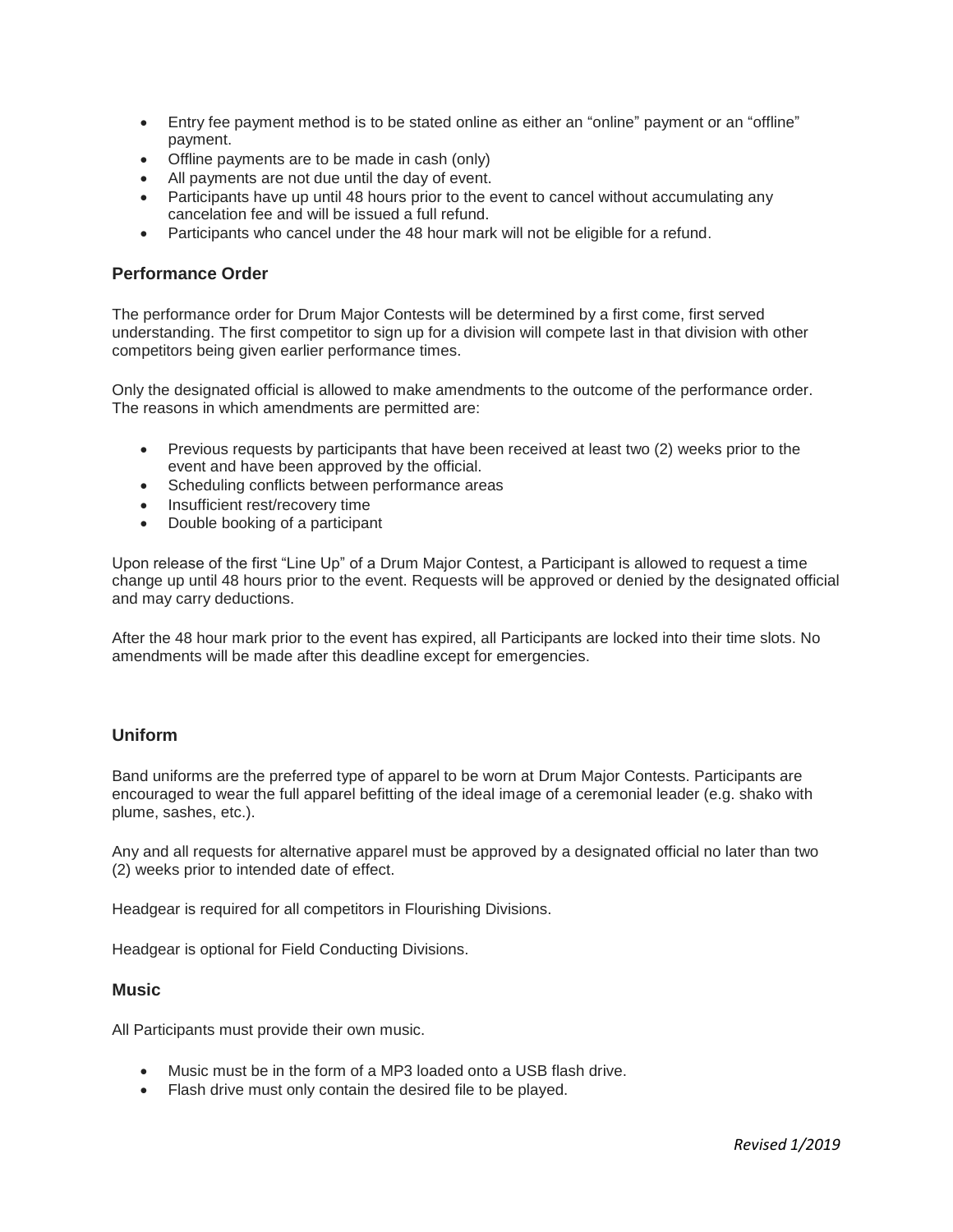- If a participant is performing in multiple divisions in the same day, the same flash drive may be used, but must be labeled with the intended division. *This is not recommended but permissible.*
- Flash drives must have an attached identification card for logistical purposes.
- Music must be turned into the designated sound table no later than 45 minutes prior to scheduled performance time.
- No special instructions will be taken by the sound technicians. If desired, a representative may man the sound table to start/end music. Live announcements are permitted.

Participants are encouraged to have a back-up method to play their music. If the music fails to play, and the cause is deemed by the adjudicator and sound technicians to be out of the Participant's control, then no deduction should be earned for delay of performance. If the file is not properly formatted, timing of the performance will not be halted. If a fix causes the performance to be overtime, the Participant may earn a deduction at the adjudicator's discretion.

# **Divisions:**

Participants are offered three divisions identifying the skill and experience level in which they should demonstrate. The divisions are as follows:

# **Apprentice**

An entry level Drum Major displaying the basic fundamentals of flourishing, and is beginning to explore style and technique incorporating planar work, tosses and ambidexterity while displaying basic marching and leadership skills. Music interpretation is generally shown but not highly essential. Typically a first year participant with no previous experience.

# **Majors**

An intermediate level Drum Major displaying disciplined training in flourishing. Planar work is well explored and the Drum Major is beginning develop an individuality within their routine construction. The structure of their performance is developing showing creativity, originality, and difficulty while displaying proficient marching and leadership ability. Typically a second or third year participant.

# **Masters**

An advanced level Drum Major displaying highly unique and creative routine construction. Their training is extensive and skill level is highly developed in all aspects of flourishing. Drum Major shows advance Marching and Leadership technique. Routine construction methodically integrates with flourishing and there is a high level of visual representation corresponding to the Drum Majors music. A Master Drum Major attempts to set new standards while staying true to the ideals of the Drum Major heritage. Typically a third and fourth year participant.

# **Finals Qualifications**

In order to be considered qualified for Finals competitors must compete in at least three (3) Peacock certified competitions. Exceptions can be made with the approval from the designated official on a case by case bases. All requests for exemption must be made in writing at least two (2) weeks prior to Finals.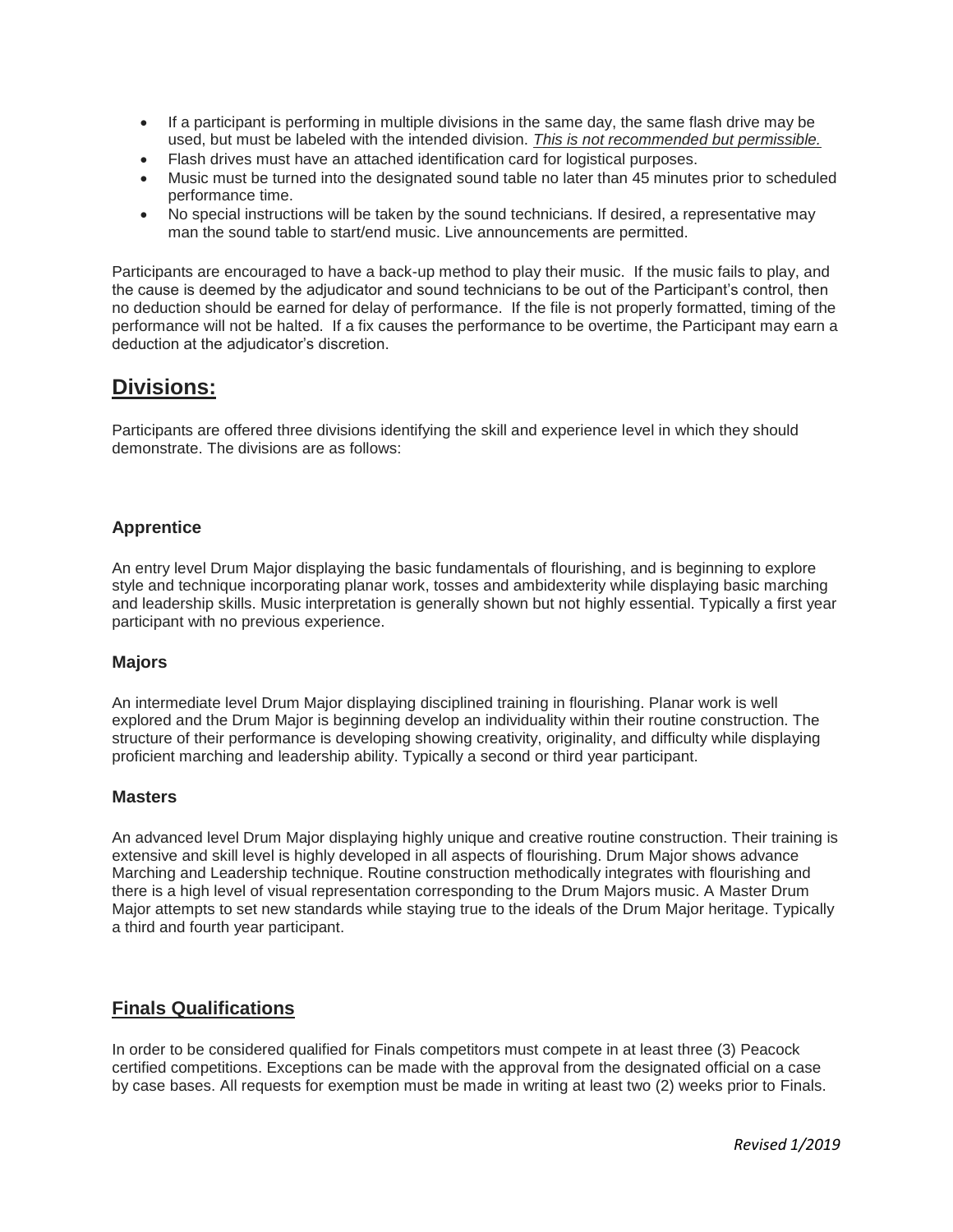Qualifying for ADMC finals automatically qualifies a competitor for California Drum Major Championships.

# **Inclement Weather**

Drum Major Contests will proceed as scheduled rain or shine. However the event may be cancelled should any of the following be present:

- Lightning
- Hail
- Flooding
- Any other element that renders an event unsafe to proceed as determined by the designated official and/or the adjudicator(s).

In the event of rain Participants will not be required to wear a uniform/costume and the "appearance" caption of the score sheet will automatically be awarded 100%. Uniforms may be worn if a Participant chooses to do so, however the same 100% will be awarded.

In the event of a full cancellation of a contest, Participants will be issued a credit towards another contest. If the event is the last of the season a refund will be issued.

# **Participant's Rights**

# **Right to Assigned Time Slot**

Time slots for Drum Major Contests are drawn on a weekly basis. Line Ups can change the day of an event, however the Line Up posted at the sound booth will be considered the official time slots. If ever an event is running ahead of schedule, a Participant has the right to hold until their time slot arrives as designated by the official line up. No deductions can be occurred for this.

# **Right to Commentary/Critique**

Participants are guaranteed the access to commentary and feedback from the adjudicator(s) of a contest. A three (3) minute time slot will be assigned to each competitor to have one on one time with the adjudicator(s) after the contest has concluded. Any additional time for comments outside of the official critique time is at the adjudicator(s)' discretion.

• If a Participant's commentary file is lost and cannot be recovered the Participant may submit a video of their performance and be given commentary based on the video.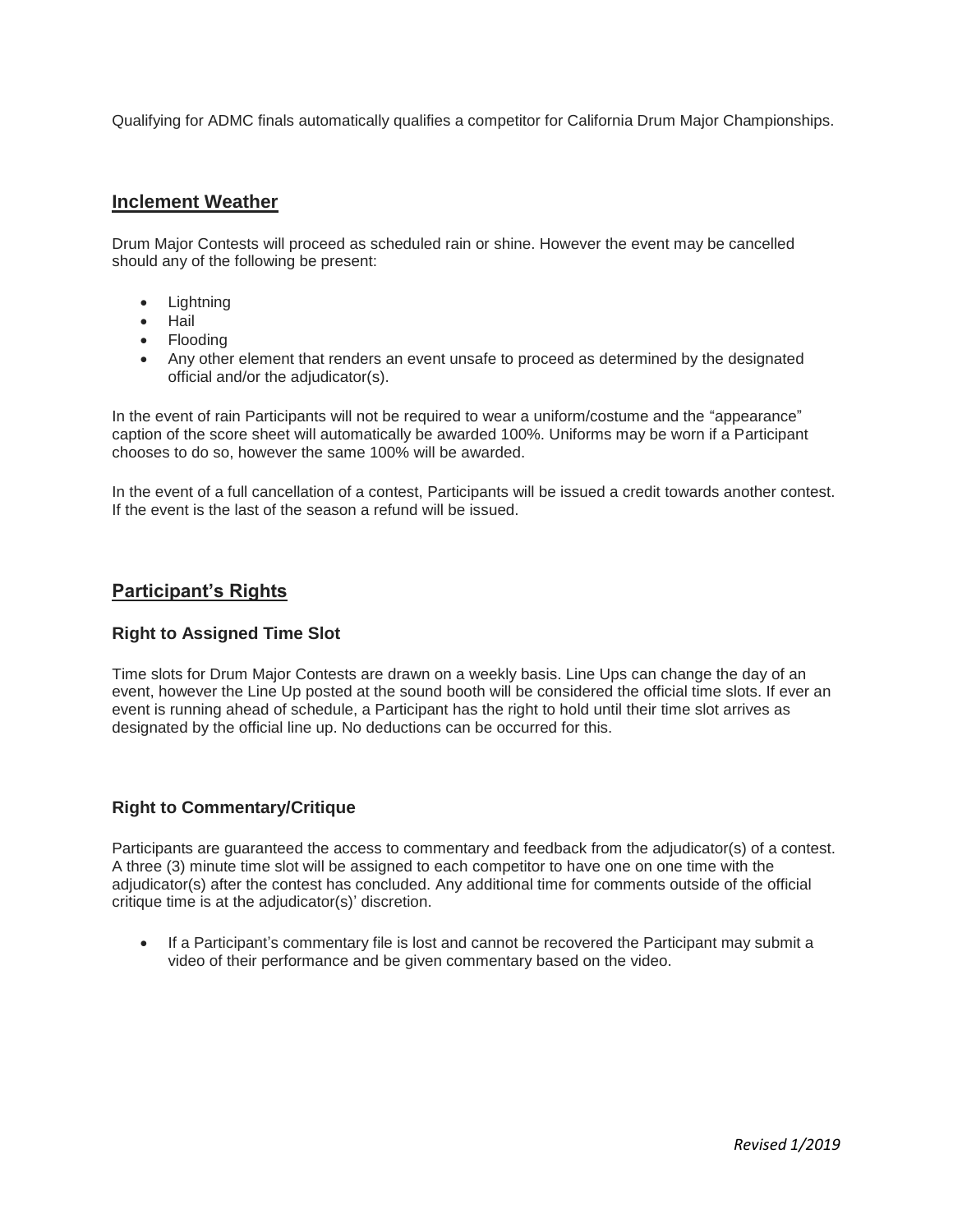# **Right to File a Grievance**

Participants are allowed (and encouraged) to file an official grievance with the Circuit Commissioner for any injustice/offence they may have perceived. Participants cannot receive any deductions or handicaps for doing so, nor can they be barred from competition.

- All grievances can be made directly to the Circuit Commissioner
- The Circuit Commissioner's e-mail address can be found on the website.

# **Adjudicator's Rights**

### **Division Promotion/Demotion**

Every adjudicator reserves the right to suggest a division promotion or demotion for any Participant. Typically a meeting with the designated official helps determine this course of action, but each adjudicator is empowered to make this determination on their own if they feel immediate action is necessary.

### **Disqualification**

Each adjudicator has the right to disqualify any Participant he/she feels has displayed inappropriate behavior in their performance. This may include:

- Music Choice
- Attire
- Use of Gestures
- Visible or Audible cues

# **The Right to Assign Deductions**

All adjudicators are enabled to assign deductions to any Participant as allowed in the "Deduction" category on the Score Sheets. Interpretation of the Score Sheets are left completely up to the discretion of the adjudicator(s).

# **The Right to Approve "Day of" Schedule Changes**

All Participants are locked into their assigned time slots 48 hours prior to the start of the event. Any schedule changes that occur prior to the day of the event will be approved only by the designated official. However any changes necessary, for emergency purposes only, on the day of the event will be decided by the adjudicator of the particular division. Only the adjudicator(s) of the division(s) effected can approve or deny the request. Deductions may be acquired. If ever more than one adjudicator's division is effected, both adjudicators must agree on how to proceed.

# **The Right to Delay an Event**

All adjudicators have the right to delay an event as they deem necessary. Reasons may include, but are not limited to: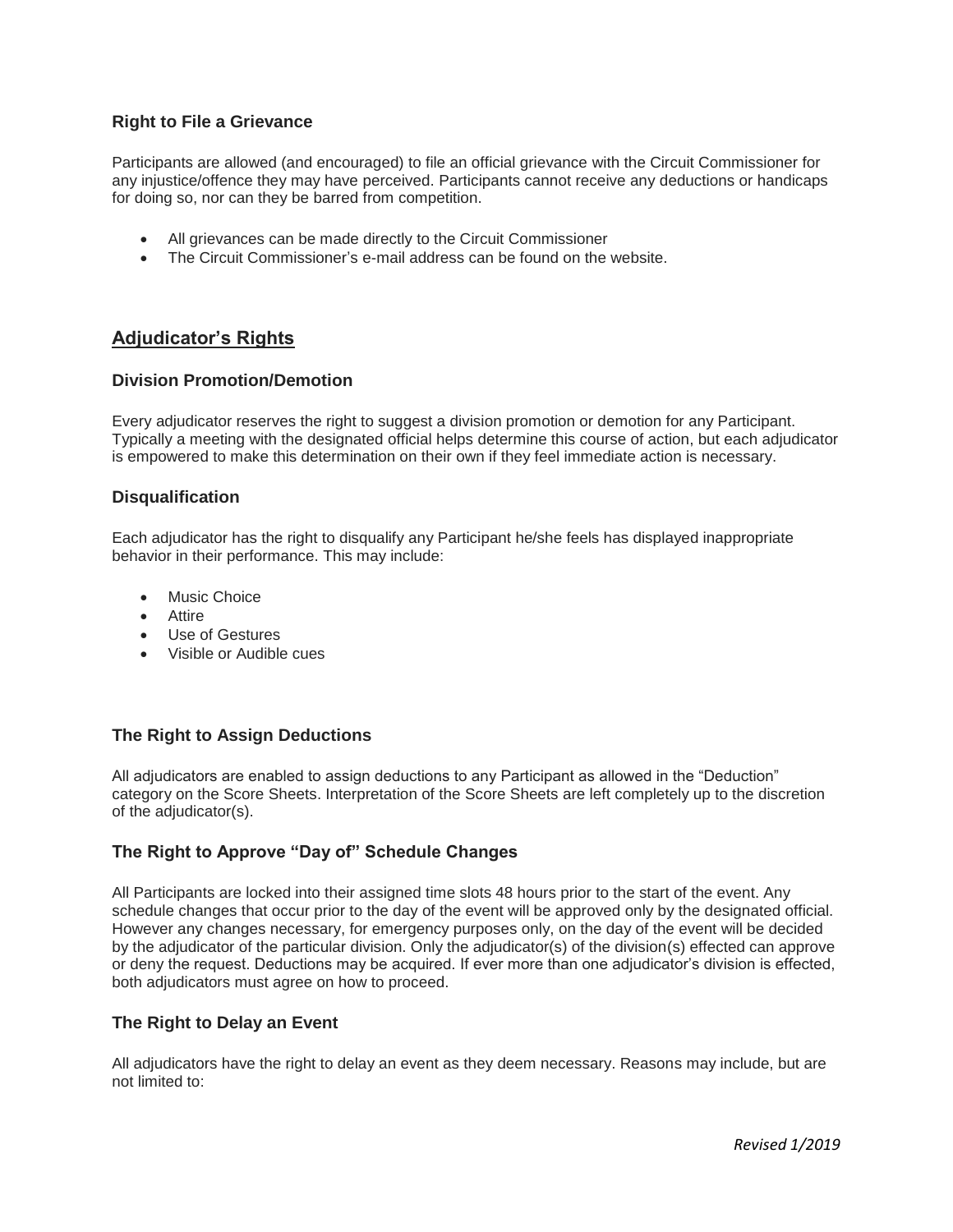- Technical Malfunctions
- Inhibiting Weather
- Unscheduled Breaks
- Change of Venue
- More Time Required to Complete Previous Participant's Evaluation Sheets

# **Flourishing:**

# **Mace**

Drum Majors participating in the Mace Category are utilizing equipment that is 51" or larger, commonly referred to as a Mace or Signal. Mace Drum Majors perform utilizing their equipment and either vocal or whistle commands while giving directional signals with their equipment and/or arm signals. Beating of Time is stylized depending on their discipline: American/British/Scottish, etc.

# **Military**

Drum Majors participating in the Military Category are utilizing equipment that is between 38" - 50", commonly referred to as a Baton or Military. Military Drum Majors perform utilizing their equipment and whistle commands while giving directional signals with their equipment. Beating of Time is consistent across this discipline and clearly defines the precision of beat.

# **Beating of Time/Keeping Time**

Drum Majors are to adhere to the following guidelines when performing in contest:

- Drum Majors may keep time utilizing stylized sequences that is unique to their Flourishing Category.
	- o Mace Cane Walk
	- o Military Strut
- Military Batons are to always beat time with the tip up.
- Mace drum majors are to always beat time with the crown (ball) up.

**Drum Majors performing in costume to a themed piece, must clearly define how they are keeping time after their step off routine and continue to do so throughout their performance**.

# **Performance Regulations:**

# **L Pattern Contests**

The standard measurement for a Drum Major Solo L Pattern Contest is 150ft. x 70ft. with the Salute line 75ft from either side of the longest leg.

# **I Pattern Contests**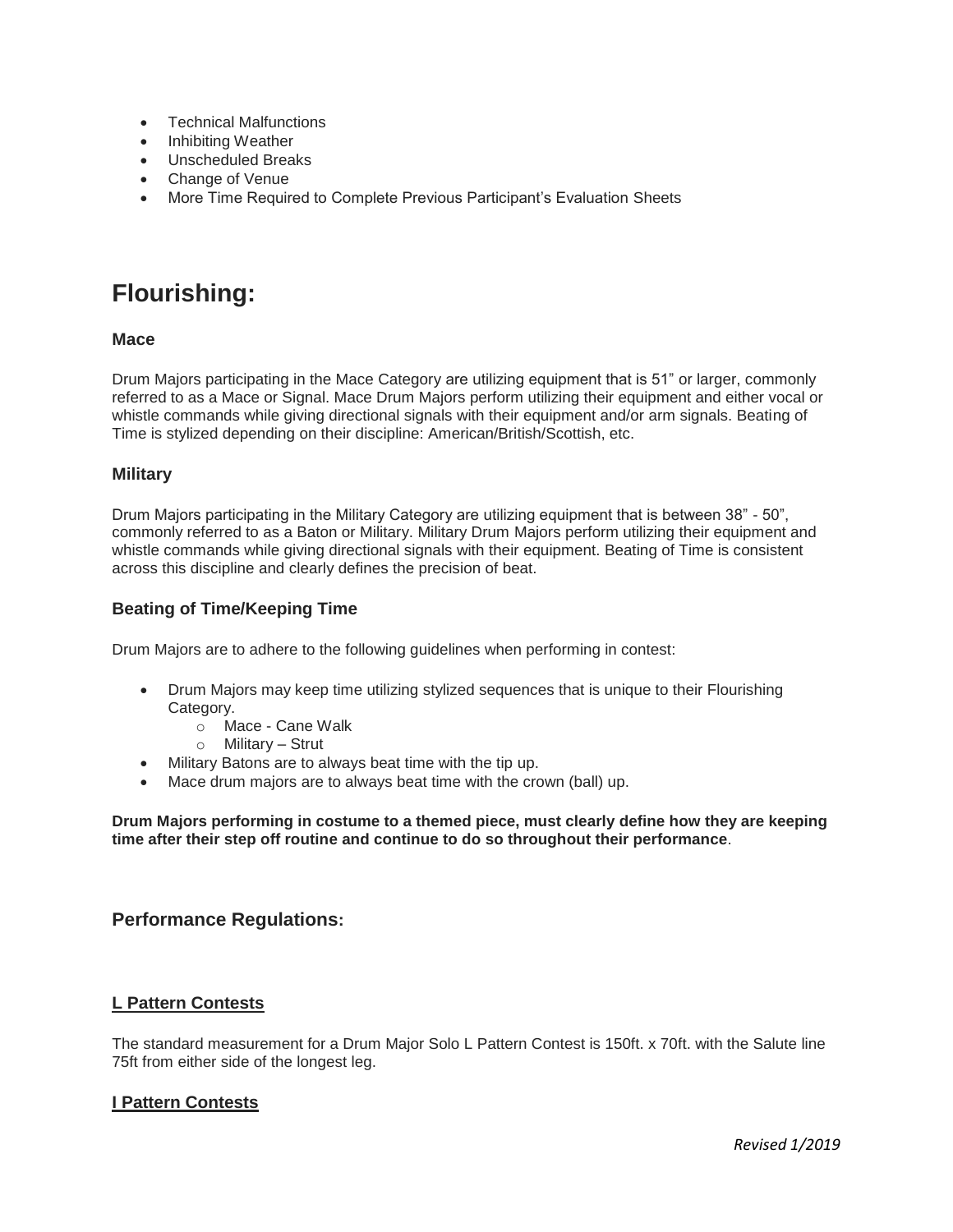The Standard Measurements for a Drum Major Solo I Pattern Contest is 450ft. Salute line will always remain at 250ft.

*Only the Performer(s) are allowed into the designated performance area. Tape or some sort of barrier will be placed on the outskirts of the performance area and no other person is allowed to cross into it. If anyone other than the performer crosses into the designated performance area a deduction may be incurred.*

# **Timing of Competition**

The timed performance will immediately start following the first motion of the Participant after calling their band/group to attention.

The timing of competition concludes when the Drum Major gives a dismissal.

### *Performance time is not to exceed five (5) minutes. Drum Major may receive a deduction at the adjudicator's discretion if going over the allotted performance time.*

### **Verbal Commands**

Drum Majors are to adhere to the following when performing in contest:

- All Drum Majors are to give a verbal command responding to the opening announcement. Responding to the opening announcement places the Drum Major in competition.
- Drum Majors may utilize vocal commands to execute commands throughout the flow of contest.
- Vocal Commands are to be executed while giving directional signals with equipment.
- All Drum Majors are to give a verbal command dismissing themselves from Competition.

# **Whistle Commands**

Drum Majors are to adhere to the following when performing in contest:

- Drum Majors participating in the Military discipline are to utilize whistle commands to execute commands throughout the flow of contest.
- Drum Majors participating in the Mace discipline may use whistle commands to execute commands throughout the flow of contest.
- Whistle Commands are to be executed while giving directional signals with their equipment.
- The Whistle is to be removed from the Drum Majors mouth between routines.
- Whistle commands need to be distinct with a different directional signal per command.

# **Performance Sequence**

- Competitor enters the competition area.
- The competitor goes to attention as the judge approaches.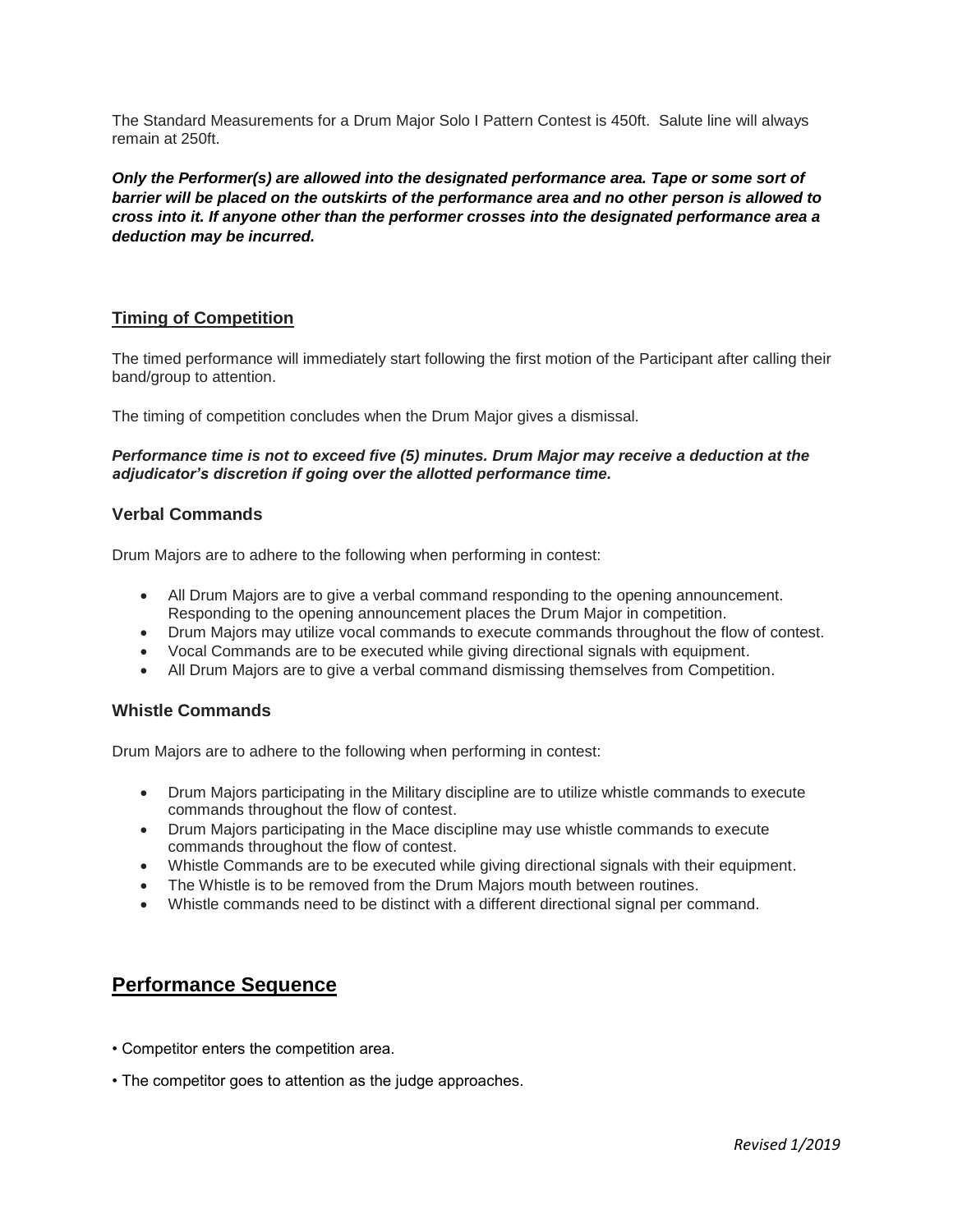- The judge performs a standing uniform inspection of the competitor.
- The judge tells the competitor they are now officially in competition.
- Timing begins with the first movement of the competitor.
- The competitor calls their band to attention.
- The competitor does their opening flourishes and ends their flourishes in their step-off signal position.
- The music operator starts the music.

• The competitor completes their step-off routine, signals the band to step off and begins marching forward.

• After transitioning from their opening routine, the competitor begins beating time.

• As they approach the end of the first leg of the "L" they begin flourishing, signal a left turn, execute it and transition back to beating time.

• As they approach the end of the second leg of the "L" they begin flourishing, signal a counter march, execute it and transition back to beating time.

• As they approach the end of the third leg of the "L" they begin flourishing, signal a right turn, execute it and transition back to beating time.

• The competitor begins their salute routine that ends in a salute position. This position is executed six steps before the salute line and is held six steps beyond. The competitor then transitions back to beating of time.

• As they approach the end of the final leg of the "L," they begin flourishing, signal a mark time command, followed by a halt signal and return to the attention position.

- The competitor then gives an oral command that dismisses the band.
- Timing ends.
- The competitor turns and leaves the competition area.

# **L-Pattern Segment Sequence:**

### **Uniform Inspection**

All Participants will receive a standing inspection from the adjudicator(s) prior to their performance. Standing inspections will only be completed during the Performer's scheduled slot determined by the line-up.

### **Attention**

Drum Majors will call their group to attention using the "Attn Hut" command. This command is commonly used to get the attention of their performers to prepare them for competition.

# **Opening Routine**

Similar to a routine that is performed during parade season, it is a routine that gives an opening snap shot of the abilities of the Drum Major. This routine ends with the Drum Majors equipment in the "pike" position.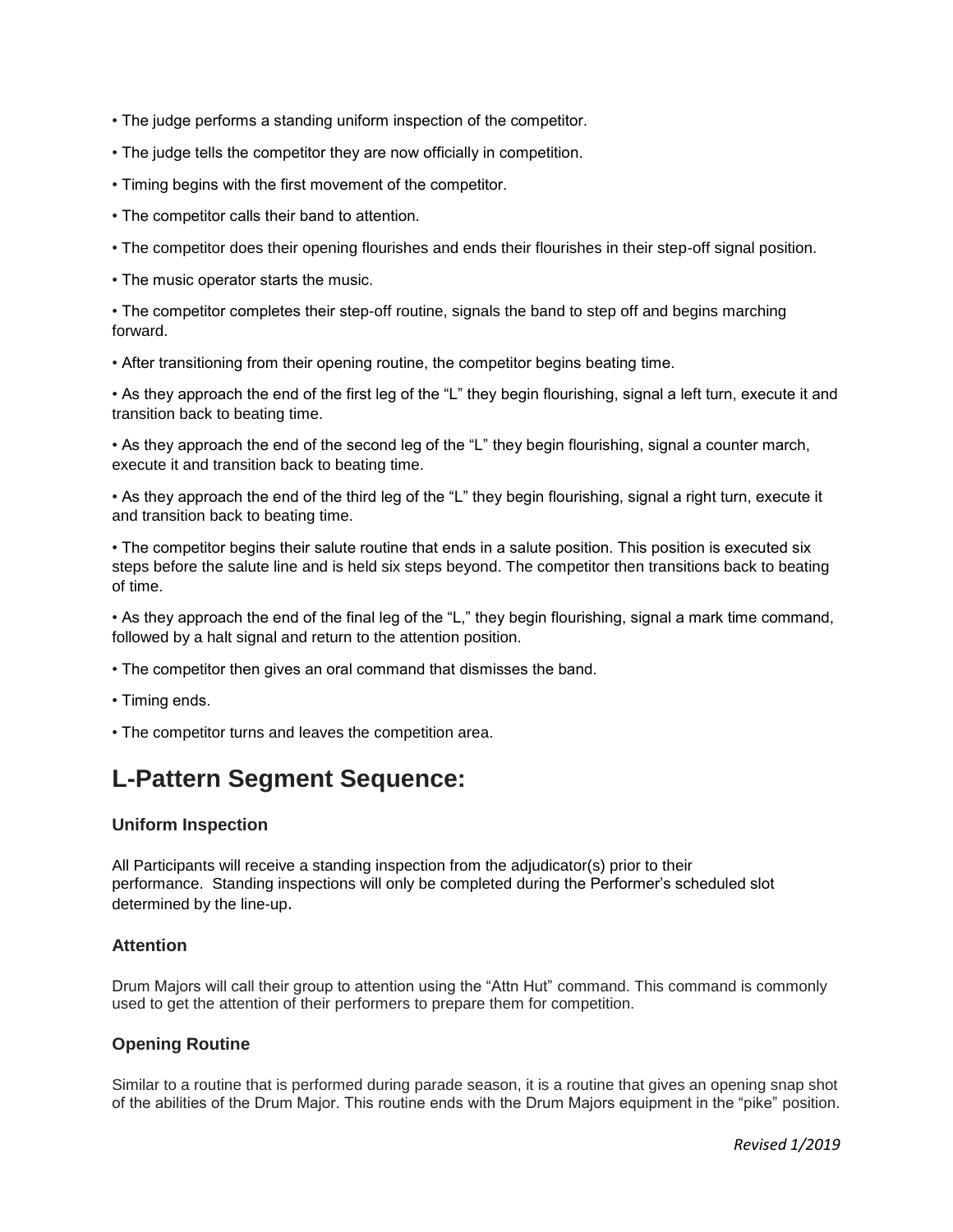# **Step-Off/Roll Off**

Following the opening routine, the Drum Major will execute a step off/roll off. This routine is a sequence of skills that show case the Drum Major's ability. This Routine ends with the Drum Major preparing to Beat Time.

# **Left Turn, Counter March, &Right Turn**

These three segments of the L Pattern commence in the above order; The Drum Major will demonstrate a routine for each segment showcasing their skill and ability and at the end executing the respective turn. There is no guideline on how the Drum Major must turn, however, the Drum Major must give a command using a vocal or whistle command following the above guidelines.

### **Salute**

Similar to a routine during a parade season, the Drum Major will pay respect to the National Ensign. This routine traditionally showcases the best of the Drum Major's skill and ability and ends in the salute position of their respective discipline.

### **Halt**

This routine wraps up the performance. The Drum Major will either utilize vocal or whistle commands following the above guidelines to halt their performance. This command prepares the Drum Major for the conclusion of their performance.

### **Dismissal**

Drum Major will utilize a "Dismissed" command to conclude their performance time.

# **Conducting:**

**Field Conducting**- baton optional, marching band/drum corps style of presentation emphasized.

### **Concert Conducting** - baton required, orchestral/chamber ensemble approach to music and

motions emphasized.

# **Appearance/Uniform Inspection**

All Participants will receive a standing inspection from the adjudicator(s) prior to their performance. Standing inspections will only be completed during the Performer's scheduled slot determined by the line-up. Participants will be inspected on anything visually noticeable in the presentation of the uniform and performer. This includes (but is not necessarily limited to):

- Jackets, headgear, pants and shoes (or costume); including correct sizes/lengths, cleanliness, absence of wrinkles and/or unintended creases, absence of loose/wild threads, absence or any rips or tears and is worn correctly.
- Accessories; including the cleanliness, appropriateness to uniform and quality of the accessory.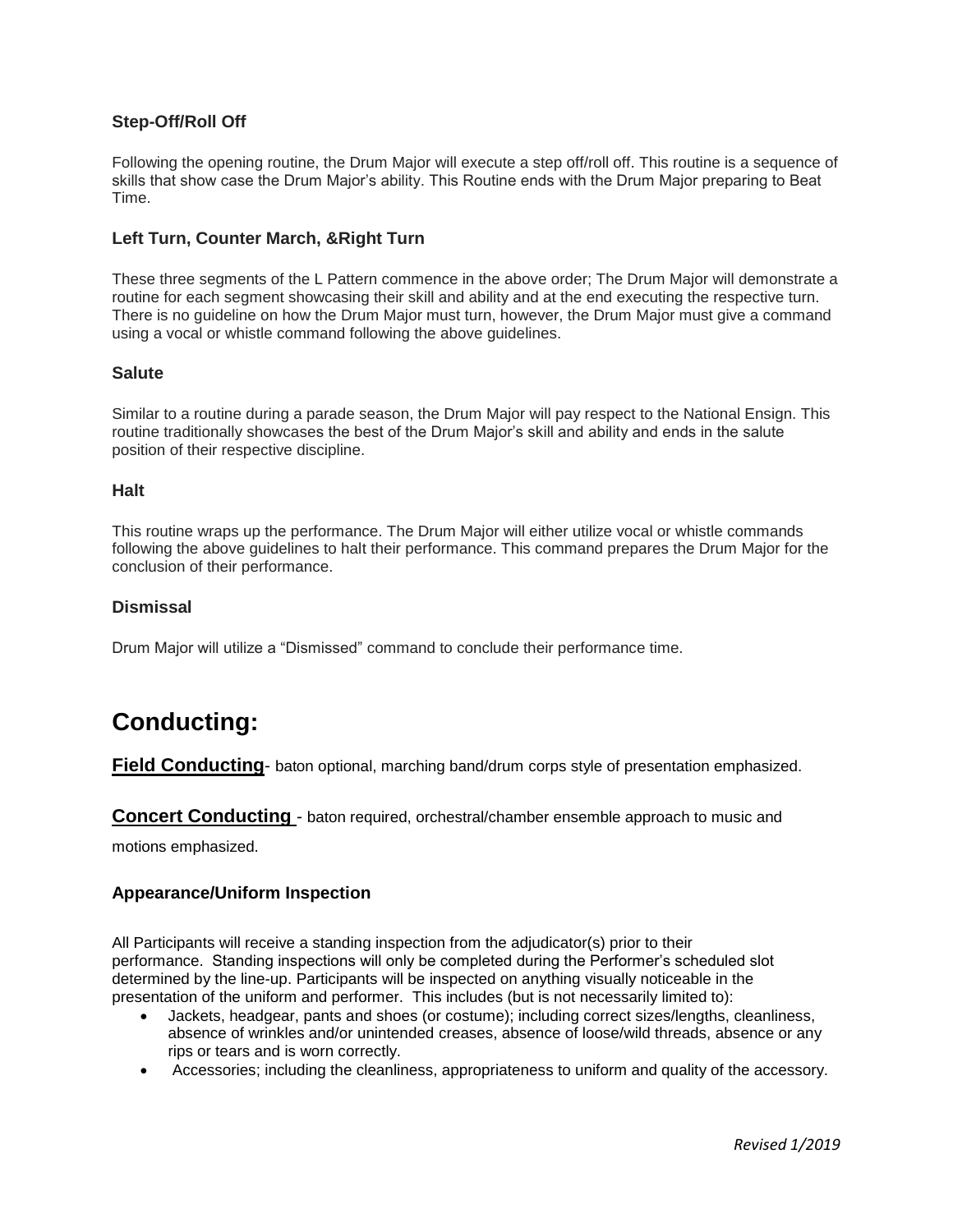- Any and all accessories (including any props) used at any time during a performance are subject to inspection prior to the performance or will be evaluated during the performance under this category.
- Any grooming/hygiene aspects of the performer; including proper care of facial grooming (facial hair is permitted but must be professionally kept,) proper care of hair including cleanliness placement (in uniform, no hair should touch or lay upon the collar, regardless of gender.) Hair must look combed/gelled/or braided and maintain a look of care.

### *The use and effect of any props/accessories [excluding batons] will be evaluated under the Showmanship category.*

### **Timing Regulations**

The required timing for performances begins once the command of attention is called and ends when the dismissal command is given. All regulations for time vary between each division, but are the same across both Field and Concert divisions.

Apprentice - within **2-4:00 minutes** max. **without any added time.** Majors - within **2-4:00 minutes** max. **without any added time.** Masters - within **3-5:00 minutes** max. **without any added time.**

### **Performance Area**

Both field and concert performances will have a podium in the designated performance area. Participants will be confined to the designated performance area.

Only the Performer(s) are allowed into the designated performance area. Tape or some sort of barrier will be placed on the outskirts of the performance area and no other person is allowed to cross into it. If anyone other than the performer crosses into the designated performance area a deduction may be incurred.

Any choices made by a Performer are subject to adjudication and will be graded in the appropriate caption.

# **Navigating the Score Sheet**

# **UNIFORM PRESENTATION:**

Grooming- Any hair visible on head and face will be judged in this sub caption.

Headgear- Includes anything worn on top the head of the uniform or costume.

Jacket/Pants Presentation- Presentation of any upper body portion of uniform/costume in conjunction with lower body portion of uniform will be judged in this subcategory.

Shoes- Cleanliness and appropriateness of shoes/uniform pieces are judged in this subcategory.

Accessories- Any additions to any part of the uniform are judged here for cleanliness and appropriateness. (ex. Citation cords, badges, patches, capes, belts/buckles, etc.)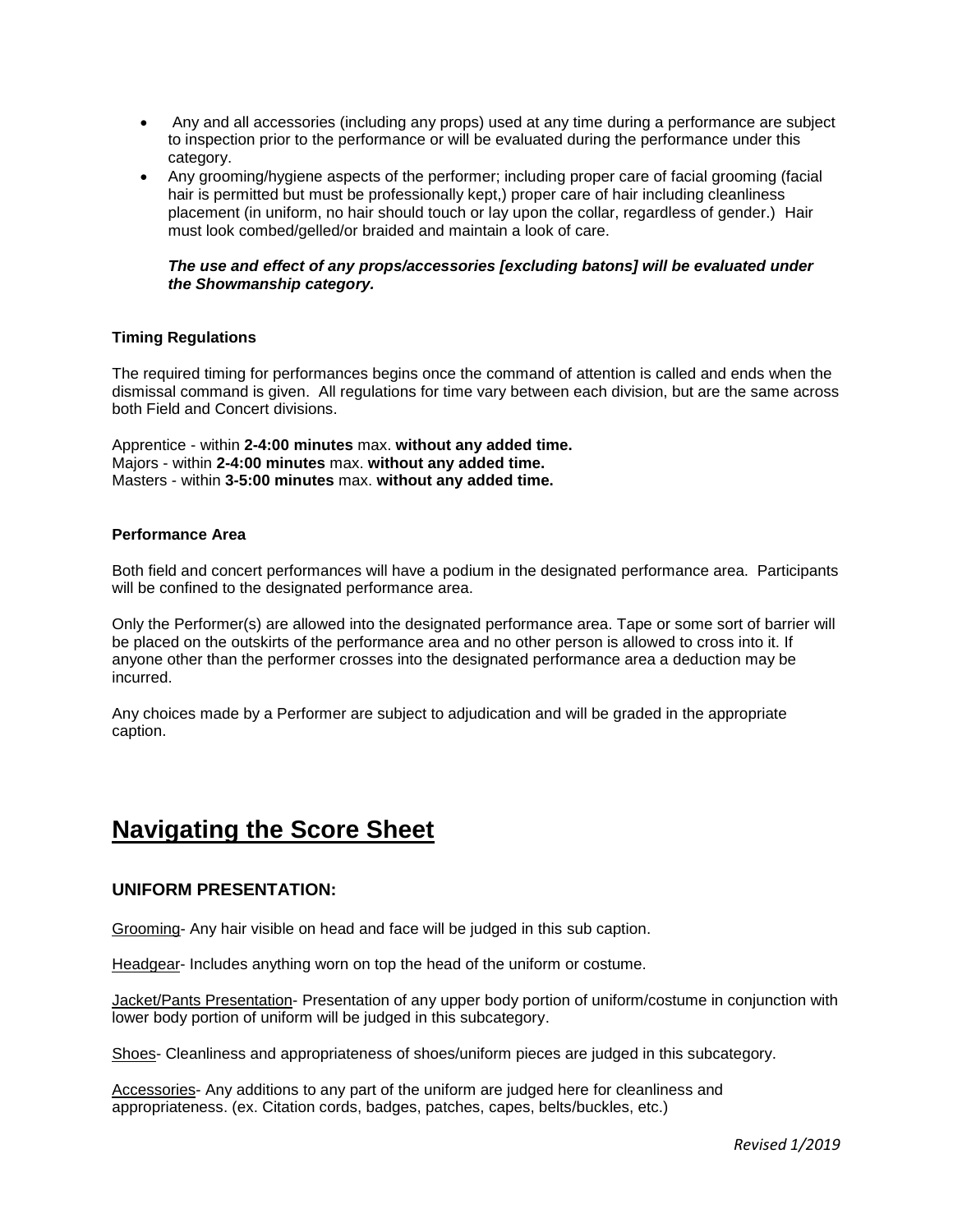# **Conducting Sheet**

# **TEMPO AND PATTERN:**

Tempo Accuracy- The beats per minute (bpm) presented by the drum major is exactly synced at all times with the bpm presented by the music.

Pattern Clarity- Pattern is easily readable; the direction and motion of the hands/arms/palms are presented to the front, the pattern size is as equal in the upward motions as is on the outward motions, and the arms and palms are centered-- neither too close nor too far apart.

Ictus Clarity- The moment at which the hands and arms change direction is known as an ictus, and distinguishes the beat. That exact moment should be visually clear and easily understood by those viewing the drum majors performance.

Beat Placement- The visual point on the vertical/horizontal plane that the drum major places each ictus. Beats should be vertically placed comfortably between the midway point of the performers chest but never lower than the waist. Likewise, no beat should land higher or lower than any other.

Pattern Consistency- Pattern presentation doesn't change unless purposefully done so by the performer.

Stylistic Appropriateness for Music- Pattern should be adjusted to match the style of the music. Softer music should be met with a softer ictus and flowing pattern, staccato marks can also be shown stylistically in the pattern, etc.

Dexterity- Both arms should be fully capable of performing all moves and showcased throughout the routine.

# **COMMUNICATION INTEGRATION:**

Preparatory Gestures- Visual indicators used to prepare band members for imminent musical events. (ex. preparing and indicating entrances, etc.)

Dynamic Control- Visual control of the bands volume, including dynamic levels, crescendos, diminuendos, sforzandos, and more.

Profile Communication- Using facial gestures to communicate to the band- including to prepare musical events, gratification of bands performance of a musical events or indicating need to adjust musical attempts, etc.

Transition/Adjustment- How the drum major controls and visually shows musical transitions and adjusts for performance needs and contrasts. (ex. change from loud and faster tempo to soft and slower tempo.)

Body Integration- Body should be used to communicate performance needs and communicate with band members/sections. (ex. turning the drum major's body towards a section preparing to enter the music, placing the body closer to/further away from a band to communicate performance needs, etc.)

### **SHOWMANSHIP:**

Enhancing Motions- Visual moves used in conjunction with performance needs that are to highlight musical events. (ex. punching/stabbing motion cues for staccato moments, sweeping motion cues during ballads, etc.)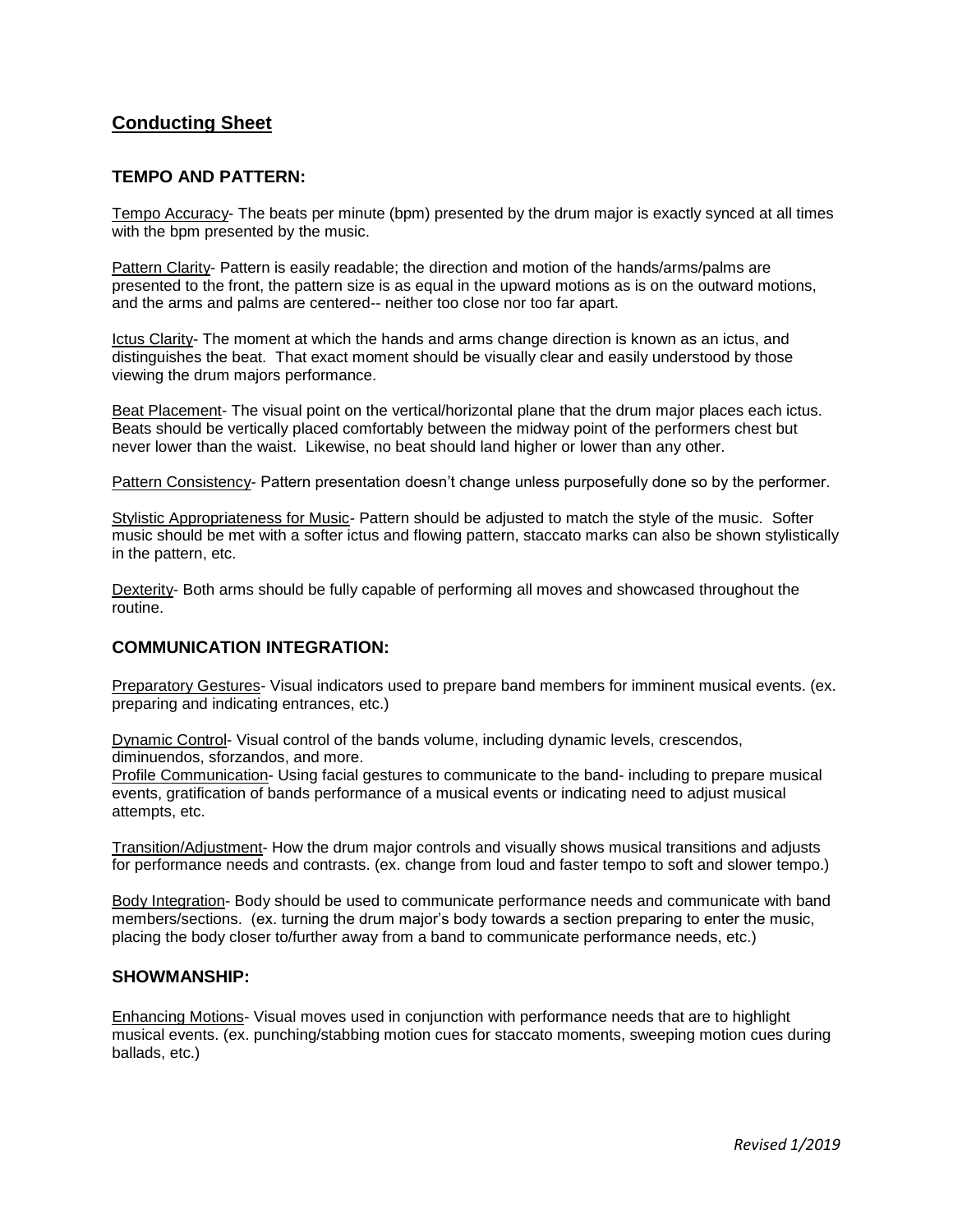Performance Construction- How a routine is put together to logically highlight musical moments and needs. Moves should not be included to simply "show off." All visual elements must make sense to the performance.

Thematic Design- Purposeful and prevalent design elements seen/heard that have been added by the drum major to enhance the theme of the performance.

Integrated Energy- Drum major is energized and excitable during the performance and not just going through the motions. Body should move with purpose during all visual elements.

# *Flourishing Sheet*

### **MARCHING & MANEUVERING:**

#### *Marching*

Consistency of Stride(s)- Marching remains the same throughout the performance unless deliberately changed to enhance performance. Changes to stride must be blatantly obvious and must be accompanied by a signal.

Phasing- Motion of feet remain consistent with the BPM of music, with the left foot initiating movement first. Failure to adhere will result in the 'Out of Step' deduction.

#### *Military Presence*

Signals and Commands- Clear, definite motions/audibles that signal a change in music or motion.

Salute- An American flag will mark the official salute line of the competition. Competitors will enter into their designated "salute" position six (6) steps before the line and will hold until six (6) steps after the line.

#### *Beating of Time*

Commencement of Beat/Tempo- Consistent initiation of beat/tempo while remaining in the same style of spinning being presented (Military vs. Mace vs. Scottish)

Ictus Clarity- Articulated pulse providing tempo guidance shown by motions of the wrist that interact with the equipment.

Free Hand(s)- The utilization of hand(s) that are not engaged with the equipment. Free hands in Beating of Time must remain consistent with the type of equipment being used (Mace vs. Military).

Angle/Pitch- Equipment placement accurately remains in the 45° plane and flat (parallel) to the body.

## **FLOURISHING:**

#### *Achievement*

Body Control- Minimize unnecessary movement of upper body while engaging equipment executing routine content.

Free Hand(s)- The utilization of hand(s) that are not engaged with the equipment. (Blade or Fist)